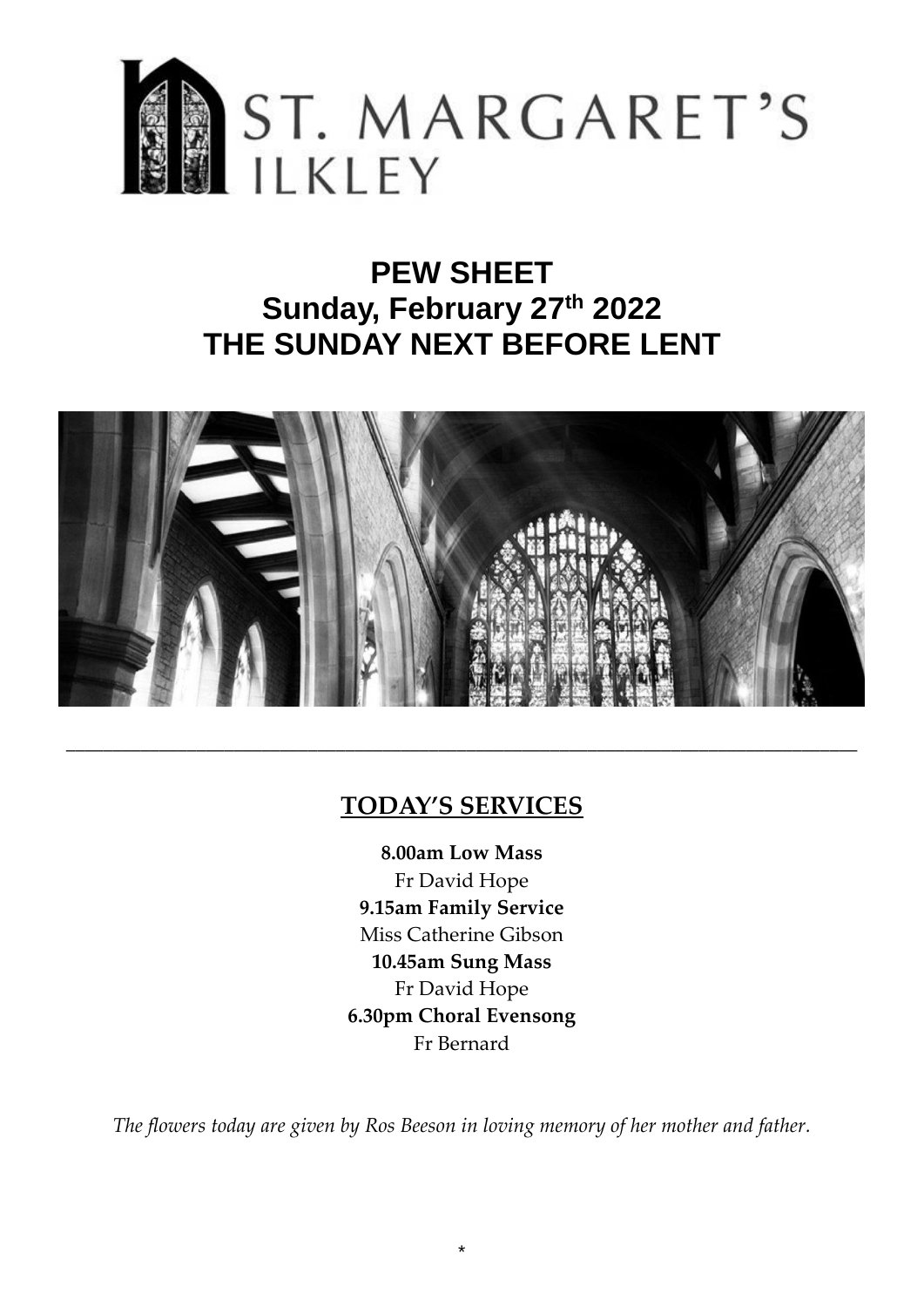## **10.45AM SUNG MASS**

*Mass Setting Rathbone: Missa semplice*

#### *Opening Hymn 178*

*Collect* Almighty Father, whose Son was revealed in majesty before he suffered death upon the cross: give us grace to perceive his glory, that we may be strengthened to suffer with him and be changed into his likeness, from glory to glory; who is alive and reigns with you, in the unity of the Holy Spirit, one God, now and for ever. **Amen.**

#### *First Reading 2 Corinthians 3.12 – 4.2*

Since we have such a hope, we act with great boldness, not like Moses, who put a veil over his face to keep the people of Israel from gazing at the end of the glory that was being set aside. But their minds were hardened. Indeed, to this very day, when they hear the reading of the old covenant, that same veil is still there, since only in Christ is it set aside. Indeed, to this very day whenever Moses is read, a veil lies over their minds; but when one turns to the Lord, the veil is removed. Now the Lord is the Spirit, and where the Spirit of the Lord is, there is freedom. And all of us, with unveiled faces, seeing the glory of the Lord as though reflected in a mirror, are being transformed into the same image from one degree of glory to another; for this comes from the Lord, the Spirit. Therefore, since it is by God's mercy that we are engaged in this ministry, we do not lose heart. We have renounced the shameful things that one hides; we refuse to practise cunning or to falsify God's word; but by the open statement of the truth we commend ourselves to the conscience of everyone in the sight of God



*Psalm 99 Dominus regnavit*

- 1 The Lord is king: \* let the | peo-ples | tremble; he is enthroned above the cherubim:  $*$  | let the | earth  $-$  | shake.
- 2 The Lord is | great in | Zion and  $\vert$  high a- $\vert$  bove all  $\vert$  peoples.
- 3 Let them praise your name, which is | great and | awesome; the  $\vert$  Lord our  $\vert$  God is  $\vert$  holy.
- 4 Mighty king, who loves justice, you have es-| ta-blished | equity;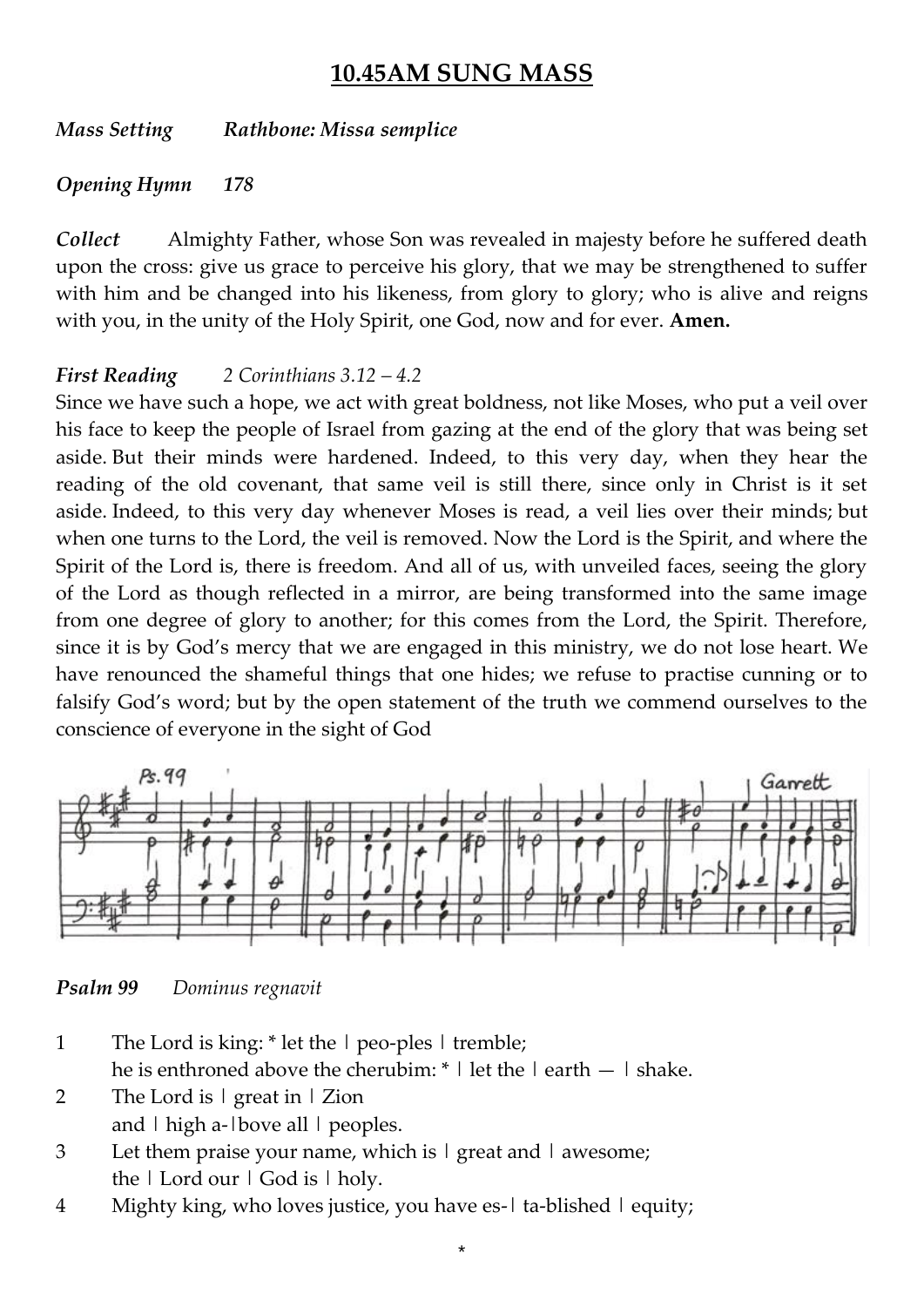you have executed  $|$  justice  $\cdot$  and  $|$  righteous-ness in  $|$  Jacob.

- 5 Exalt the | Lord our | God; bow down before his  $\vert$  footstool,  $\cdot$  for  $\vert$  he is  $\vert$  holy.
- 6 Moses and Aaron among his priests and Samuel among those who  $\vert$  call up- $\vert$  on his  $\vert$  name; they called upon the  $|$  Lord  $|$  and he  $|$  answered them.
- 7 He spoke to them out of the  $|$  pillar  $\cdot$  of  $|$  cloud; they kept his  $\vert$  testimonies  $\cdot$  and the  $\vert$  law that  $\cdot$  he  $\vert$  gave them.
- 8 You answered them, O | Lord our | God; you were a God who forgave them and  $\vert$  pardoned  $\cdot$  them for  $\vert$  their of- $\vert$  fences.
- 9 Exalt the Lord our God and worship him upon his  $|$  ho-ly  $|$  hill, for the  $\vert$  Lord our  $\vert$  God is  $\vert$  holy.

### *Gospel Acclamation*

Alleluia, alleluia. Blessed are the poor in Spirit For theirs is the kingdom of heaven.

*All* **Alleluia.**

### *Gospel Reading Luke 9. 28-36*

Jesus took with him Peter and John and James, and went up on the mountain to pray. And while he was praying, the appearance of his face changed, and his clothes became dazzling white. Suddenly they saw two men, Moses and Elijah, talking to him. They appeared in glory and were speaking of his departure, which he was about to accomplish at Jerusalem. Now Peter and his companions were weighed down with sleep; but since they had stayed awake, they saw his glory and the two men who stood with him. Just as they were leaving him, Peter said to Jesus, 'Master, it is good for us to be here; let us make three dwellings, one for you, one for Moses, and one for Elijah'—not knowing what he said. While he was saying this, a cloud came and overshadowed them; and they were terrified as they entered the cloud. Then from the cloud came a voice that said, 'This is my Son, my Chosen; listen to him!' When the voice had spoken, Jesus was found alone. And they kept silent and in those days told no one any of the things they had seen.

*Homily Fr David Hope*

*Offertory Hymn 401*

### *Communion Motet Tallis: O nata lux*

O Light born of Light, Jesus, redeemer of the world, with loving-kindness deign to receive suppliant praise and prayer. Thou who once deigned to be clothed in flesh for the sake of the lost, grant us to be members of thy blessed body.

*Communion Hymn 389*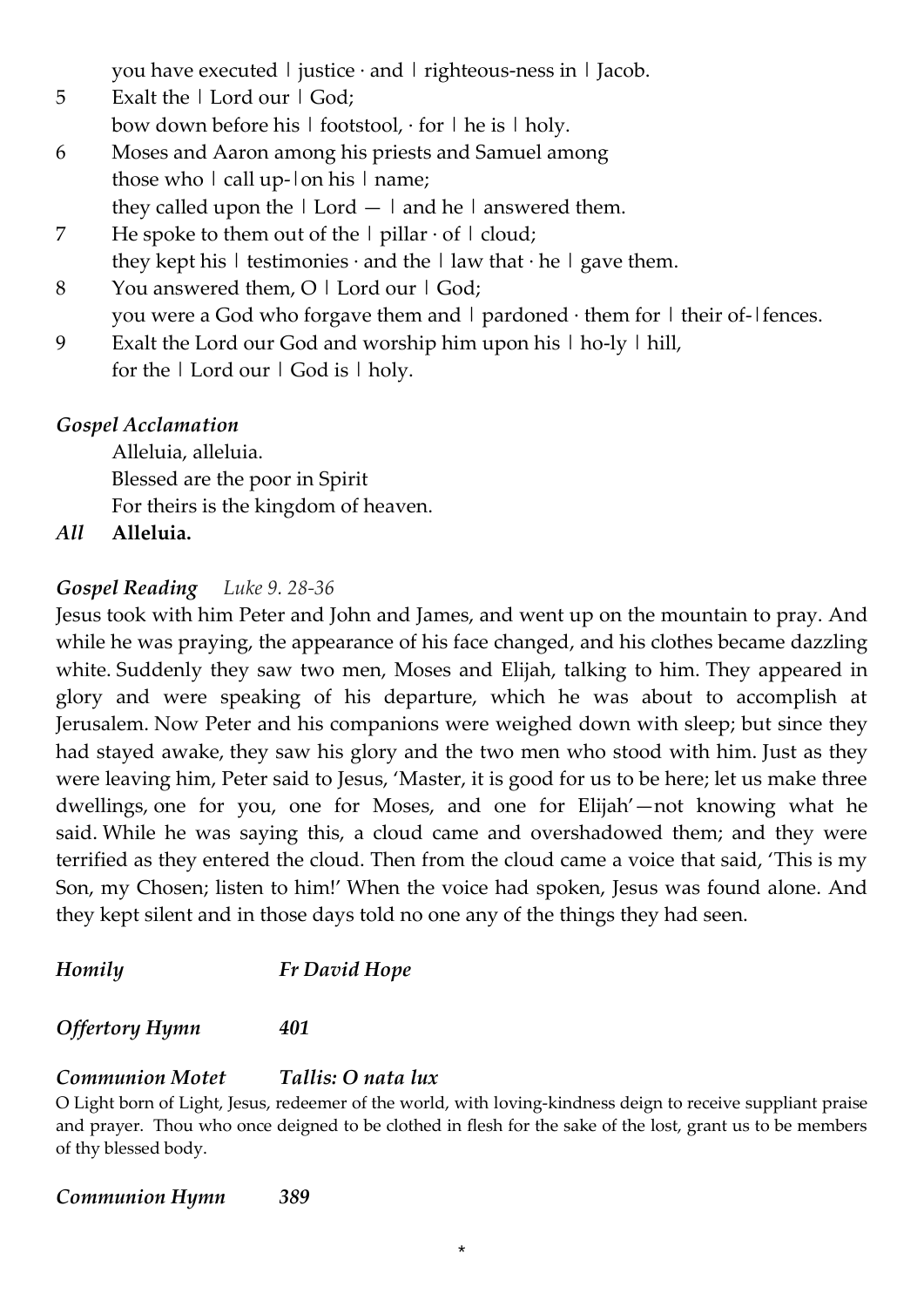**Post Communion Prayer** Holy God, we see your glory in the face of Jesus Christ: may we who are partakers at his table reflect his life in word and deed, that all the world may know his power to change and save. This we ask through Jesus Christ our Lord. **Amen.**

*Recessional Hymn 440 (omit \*)*

*Organ Postlude Reger: Fugue in D op 59 no 6*

*You are welcome to join us for refreshments in the Parish Hall after the service.*

*\_\_\_\_\_\_\_\_\_\_\_\_\_\_\_\_\_\_\_\_\_\_\_\_\_\_\_\_\_\_\_\_\_\_\_\_\_\_\_\_\_\_\_\_\_\_\_\_\_\_\_\_\_\_\_\_\_\_\_\_\_\_\_\_\_\_\_\_\_\_\_\_\_\_\_\_\_\_*

*\_\_\_\_\_\_\_\_\_\_\_\_\_\_\_\_\_\_\_\_\_\_\_\_\_\_\_\_\_\_\_\_\_\_\_\_\_\_\_\_\_\_\_\_\_\_\_\_\_\_\_\_\_\_\_\_\_\_\_\_\_\_\_\_\_\_\_\_\_\_\_\_\_\_\_\_\_\_\_\_*

## **6.30 PM CHORAL EVENSONG**

| <b>Hymns</b> | 343, 379, 331                                |                   |
|--------------|----------------------------------------------|-------------------|
| Psalm        | $89.1 - 18$                                  |                   |
| Setting      | Bairstow in D                                |                   |
| Anthem       | Bairstow: Jesu, the very thought of thee     |                   |
| Readings     | Exodus 3. 1 - 6                              | John 12. 27 – 36a |
| Homily       | Fr Bernard                                   |                   |
|              | <b>Organ Postlude</b> Bairstow: Evening song |                   |

#### **In our Prayers**

*\_\_\_\_\_\_\_\_\_\_\_\_\_\_\_\_\_\_\_\_\_\_\_\_\_\_\_\_\_\_\_\_\_\_\_\_\_\_\_\_\_\_\_\_\_\_\_\_\_\_\_\_\_\_\_\_\_\_\_\_\_\_\_\_\_\_\_\_\_\_\_\_\_\_\_*

**Years' Mind**

**Departed** Pat Turner

| Wednesday | Frank Dyson                                                      |
|-----------|------------------------------------------------------------------|
| Thursday  | Marian Palmer                                                    |
| Friday    | John Buckingham                                                  |
| Saturday  | Annie Frost, Laura Greenwood, Irton Smith (Pr), John Pennington, |
|           | Mary Harrison                                                    |

**Please pray for the sick:** Trevor Allen, Anna-Karin, Jacky Banyard, Jane Clarke, John Corbett, Thomas Harrison, Fr Garth Kellett, Anna Lickley, Charlotte Lockhart, David Scottow, Molly Sunderland, Edna Wickstead.

*\_\_\_\_\_\_\_\_\_\_\_\_\_\_\_\_\_\_\_\_\_\_\_\_\_\_\_\_\_\_\_\_\_\_\_\_\_\_\_\_\_\_\_\_\_\_\_\_\_\_\_\_\_\_\_\_\_\_\_\_\_\_\_\_\_\_\_\_\_\_\_\_\_*

\*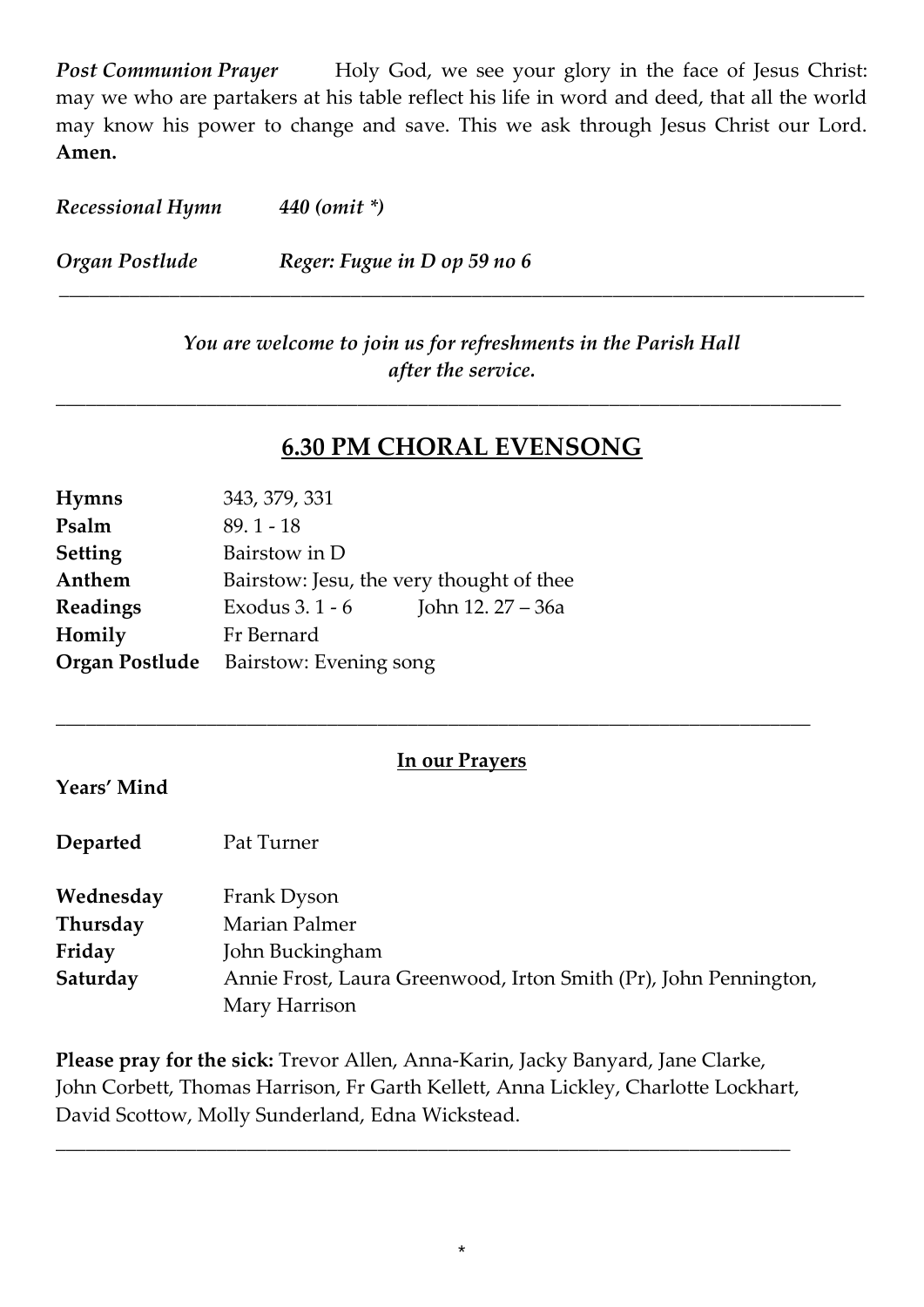## **FORTNIGHTLY CHURCH DIARY**

## **Morning Prayer at 7.45 am and Evening Prayer at 5.15 pm daily (Tuesday to Friday)**

| <b>MARCH</b> |                                                       |                                                                                           |                                                                     |
|--------------|-------------------------------------------------------|-------------------------------------------------------------------------------------------|---------------------------------------------------------------------|
| Tuesday 1    | $6.15 \text{ pm}$                                     | Low Mass                                                                                  | Fr Alex                                                             |
| Wednesday 2  | $11.00$ am                                            | Low Mass with the<br>imposition of ashes<br>followed by coffee in the<br>Parish Hall      | Fr Alex                                                             |
|              | 7.30 pm                                               | Sung Mass with the<br>imposition of ashes                                                 | Fr Alex                                                             |
| Thursday 3   | $10.30$ am<br>$11.00$ am                              | <b>Funeral of Pat Turner</b><br>No mass today                                             |                                                                     |
| Friday 4     | 9.30 am<br>12.30 pm<br>1.00 pm                        | Playtime<br>Organ Recital<br>Hall and church fabric<br>committee meeting                  |                                                                     |
|              | $6.15 \text{ pm}$                                     | Cant and Dec                                                                              |                                                                     |
|              | 7.00 pm                                               | <b>SMS</b>                                                                                |                                                                     |
|              | 7.45 pm                                               | Choir rehearsal                                                                           |                                                                     |
| Sunday 6     | 8.00 am<br>$9.15 \text{ am}$<br>$10.45$ am<br>4.45 pm | <b>Low Mass</b><br><b>Family Service</b><br><b>Sung Mass</b><br>Lent Course I in the hall | <b>Fr</b> Alex<br>Fr Alex (H: Catherine Beaumont)<br><b>Fr</b> Alex |
|              | $6.30 \text{ pm}$                                     | <b>Choral Evensong</b>                                                                    | <b>Fr</b> Alex                                                      |
| Tuesday 8    | $6.15$ pm                                             | Contemplative Mass                                                                        | Fr Alex                                                             |
| Wednesday 9  | 7.30 pm                                               | <b>Standing Committee</b>                                                                 |                                                                     |
| Thursday 10  | 11.00 am                                              | Midweek Mass                                                                              |                                                                     |
|              | 11.30 am                                              | Presentation by Leeds<br>Autism Service in the hall                                       |                                                                     |
| Friday 11    | 9.30 am                                               | Playtime                                                                                  |                                                                     |
|              |                                                       | Cant and Dec                                                                              |                                                                     |
|              | 6.15 pm                                               |                                                                                           |                                                                     |
|              | 7.00 pm                                               | <b>SMS</b>                                                                                |                                                                     |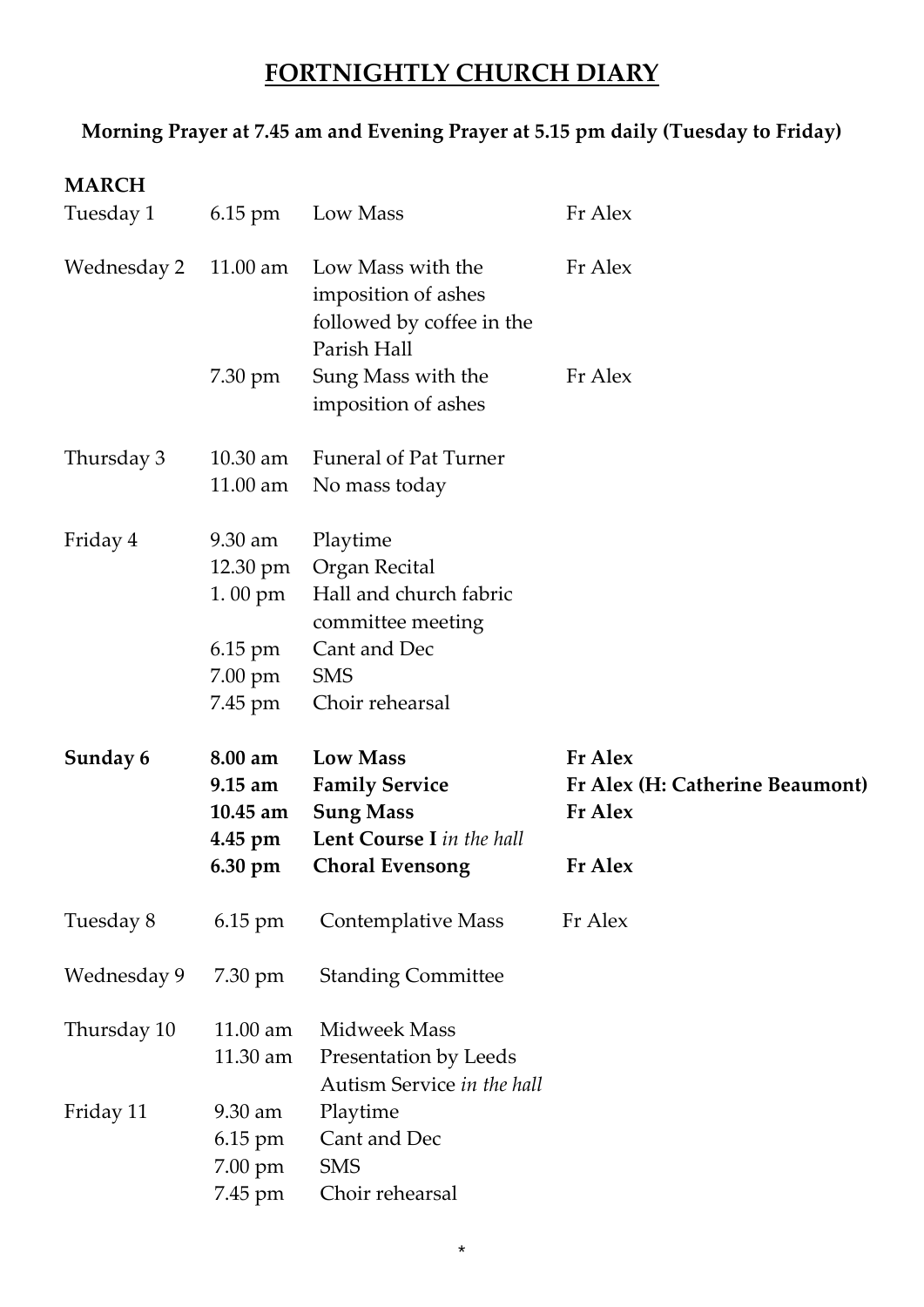| Sunday 13 | $8.00 \text{ am}$ | Low Mass                                  | <b>Fr</b> Alex              |
|-----------|-------------------|-------------------------------------------|-----------------------------|
|           | $9.15 \text{ am}$ | <b>Family Mass</b>                        | <b>Fr</b> Alex              |
|           | $10.45$ am        | <b>Sung Mass</b>                          | Fr Alex (H: Duncan Milwain) |
|           |                   | 12.45 pm Holy Baptism                     | <b>Fr</b> Alex              |
|           | $4.45$ pm         | <b>Lent Course II</b> in the hall Fr Alex |                             |
|           | $6.30 \text{ pm}$ | <b>Choral Evensong</b>                    |                             |

## **NOTICES**

The funeral of Pat Turner will take place in church at 10.30 am on Thursday, March 3rd followed by a reception in the Parish Hall.

#### **Palm Crosses for Ash Wednesday**

It's customary to burn palm crosses from the previous year to make the ash for Ash Wednesday. If you still have your palm cross and are happy to part with it, please give them to Catherine Gibson on Sunday, February 27<sup>th</sup>. Many thanks.

#### **Stations of the Cross**

### **Fridays through Lent, alternating between St Margaret's and Sacred Heart**

We join with our Roman Catholic brothers and sisters in this joint witness through Lent. When at St Margaret's, Stations will be at 2.30 pm; when at Sacred Heart, Stations will be at 7.30 pm (for locations each week, see the Lent Diary). On Friday, March  $18<sup>th</sup>$  at St Margaret's the service will include a special set of musical reflections on each station, composed and played by our very own Christopher Rathbone. Not to be missed!

### **Lent Booklet**

Be sure to pick up a copy of our special Lent booklet today from the back of church. It's a handy guide to our liturgies and special events, and as a resource for prayer and Reflection during Lent.

### **Lent Course**

**Join us on Sundays in Lent at 4.45 pm** (except 27 March) for our Lent Course. This year we'll be looking at the theme of 'transformation' in St John's Gospel. Sessions will be interactive, with prayer, reflection and teaching on the passage perhaps incorporating art and music, and discussion. We'll finish at about 6.00 pm – there's the opportunity to stay on for a cuppa, and then Evensong at 6.30 pm if you wish.

You can find more details in our special Lent booklet available in church.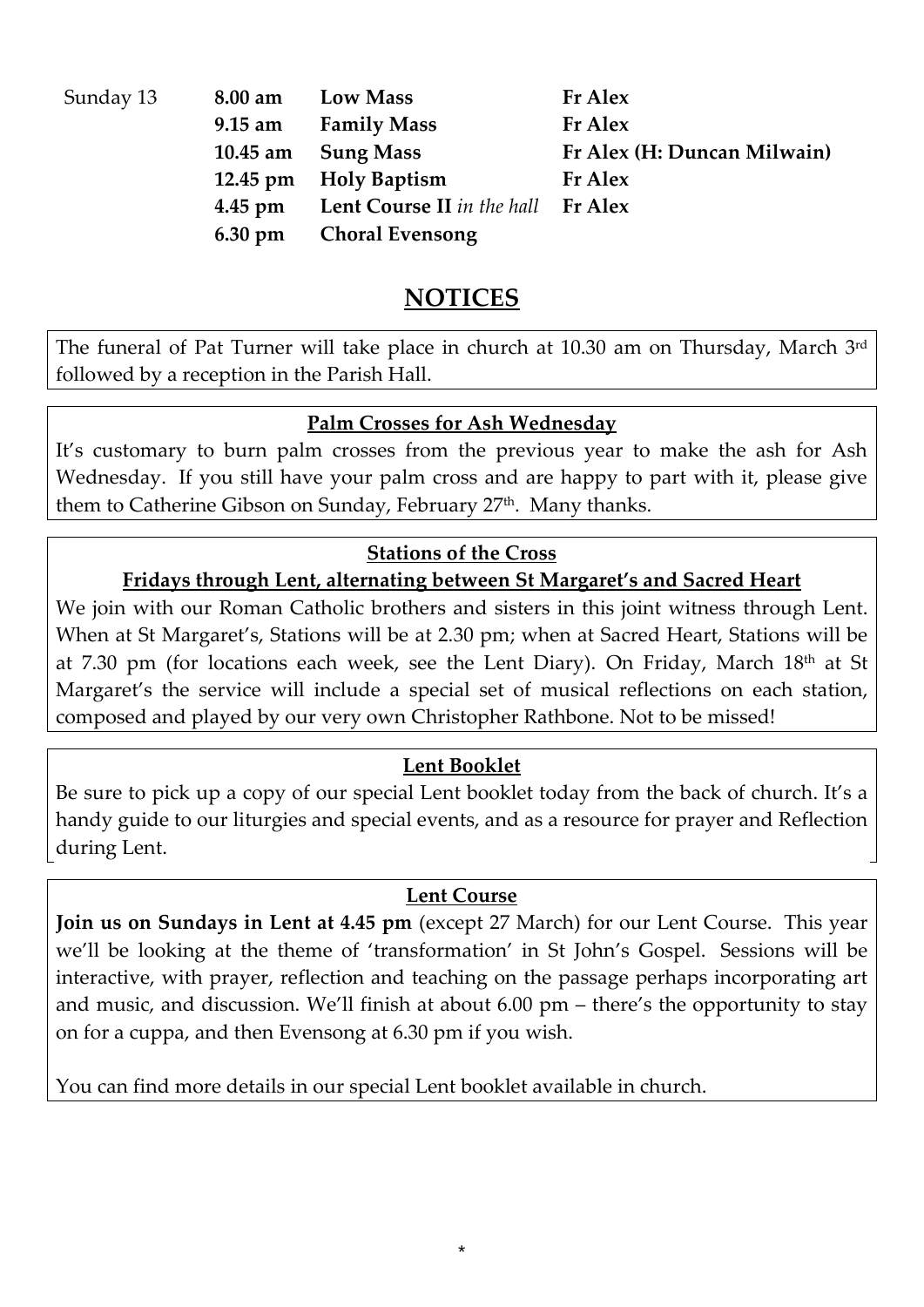

#### **Ilkley Carers' Coffee and Chat**

Join our new group for carers in the Ilkley & Wharfedale area

#### **Tuesday 1 March, 5 April, 3 May**

10:30 am -12 noon Clarke-Foley Centre, Cunliffe Road, Ilkley

Tel 01756 700888 *Fiona McKinnon-Evans fmckinnon-evans@carersresource.org or Rachel Waddington rwaddington@carersresource.org*

## **DIARY DATES**

## **Ash Wednesday March 2nd**

Ashes are an ancient sign of penitence; from the middle ages it became the custom to begin Lent by being marked in ash with the sign of the cross. Come and join us at either of our Masses and make a commitment together to the keeping of a good and holy Lent.

> 7.45 am **Morning Prayer** 11.00 am **Low Mass with the imposition of ashes** 5.15 pm **Evening Prayer** 7.30 pm **Sung Mass with the imposition of ashes**

## **Organ Recital**

#### **Friday, March 4th at 12.30 pm**

The recital on March 4th is a selection of music by the great **J.S.Bach**: we start with a showoff prelude and straight-forward fugue in C; then two more chorales from the Leipzig set of '18' which Bach revised late in life for publication - which didn't happen. (This completes the set, if you've attended all the recitals over the last 10 years or so!) The highlight is a frightfully clever set of variations on Luther's Christmas hymn Von Himmel hoch (from heaven on high to earth I come): each of the 5 variations incorporates a canon (one part copying the other but starting on a different note): it was composed in 1747 for the Leipzig 'Society for Musical Science' which was obsessed with clever musical devices such as canon - Bach was a shoo-in for membership. Finally I shall play a splendid Fantasia in C minor followed by an incomplete fugue - the rest is lost (or was never completed) so I have written a few bars to finish it off and make it performable, however fore-shortened. Christopher